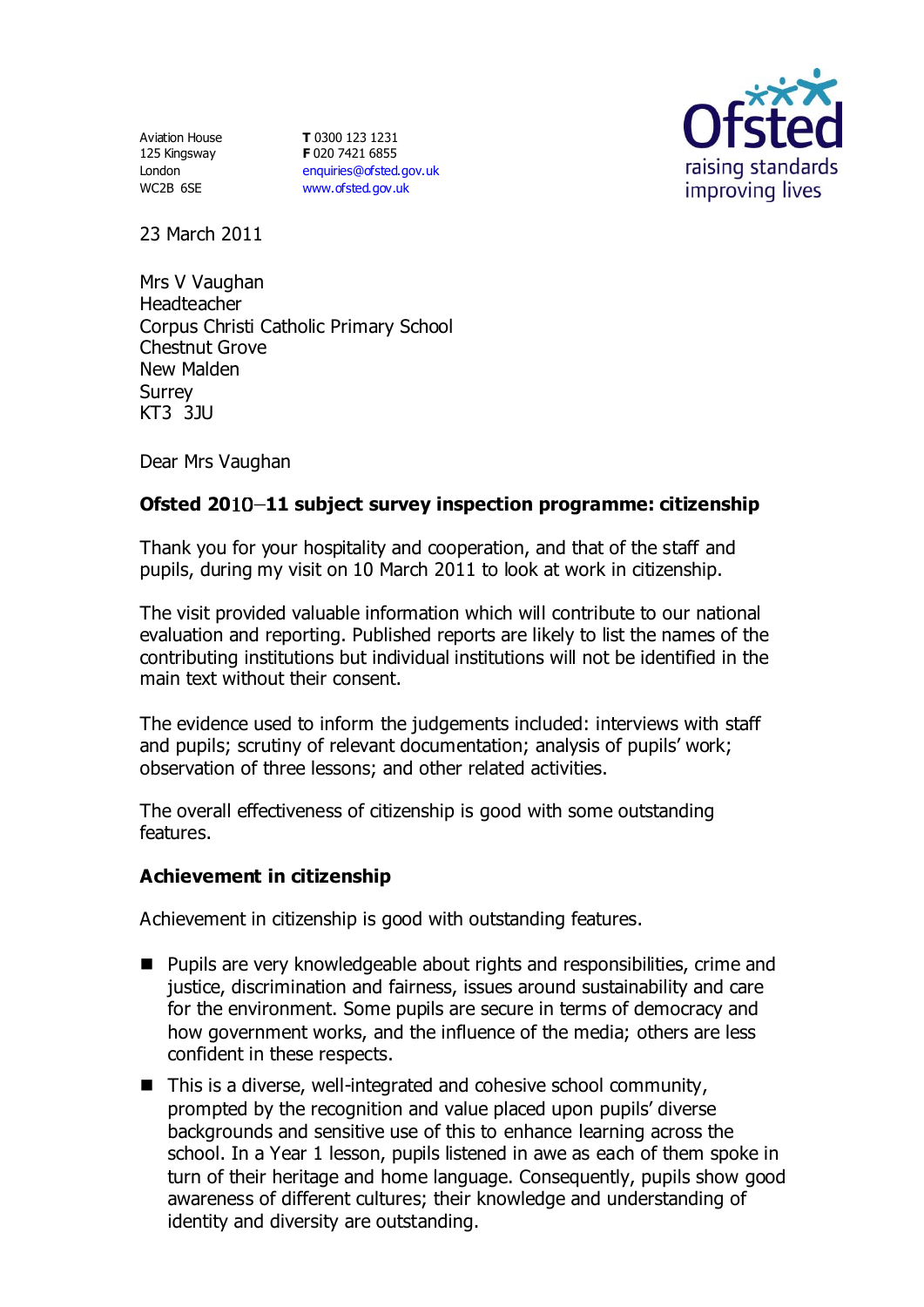- Pupils have a well-developed sense of fairness and a strong sense of right and wrong. This is supported by the school's ethos in the promotion of independence, respect and consideration for others. These qualities are developed progressively from work in the Early Years Foundation Stage.
- Opportunities to take responsibility are wide-ranging; pupils take these readily and are confident and articulate about the responsibilities of representation and the associated implications. Those interviewed spoke with pride of school council responsibilities, being house captains, 'Eco Stars', 'Junior Road Safety Leaders' and sports leaders. They feel their views are listened to and their contributions make a real difference to the school community.

# **Quality of teaching in citizenship**

The quality of teaching in citizenship is good.

- Teachers promote good relationships in their lessons. They value pupils' opinions and encourage discussion. This creates a positive climate for citizenship learning. Consequently, pupils offer their ideas readily, express their opinions with confidence and listen respectfully to the views of others.
- A range of approaches, including whole-class discussions, pair and group work and individual activities is successfully used. Teaching assistants are skilled and effective in supporting learning. Good cooperation skills are developed from the Early Years Foundation Stage upwards. In a Year 1 lesson, a pupil was overheard commenting to his friends, 'We are working well as a team today', as they completed their group task.
- Excellent attention is paid to developing pupils' emotional literacy, particularly their empathy with others. The use of 'reflection groups' is highly effective in encouraging this. A range of strategies supports pupils to develop the personal skills and qualities needed to appreciate and respect others' views and feelings.
- Although teachers provide good verbal feedback to pupils during lessons, reinforcing good contributions to discussions and checking on pupils' understanding, the formal tracking and monitoring of progress are less well developed. The school recognises this is an area for development.

## **Quality of the curriculum in citizenship**

The quality of the citizenship curriculum is good.

- In addition to discrete provision through PSHE, aspects of citizenship are woven across the wider curriculum. This provides a good programme overall. Provision has been mapped across the curriculum in terms of relevant content; it would be helpful to identify the skills and processes that pupils are using and applying in order to identify any gaps.
- Most aspects of the subject receive good coverage. However, the role of government and principles of democracy, the influence of the media and